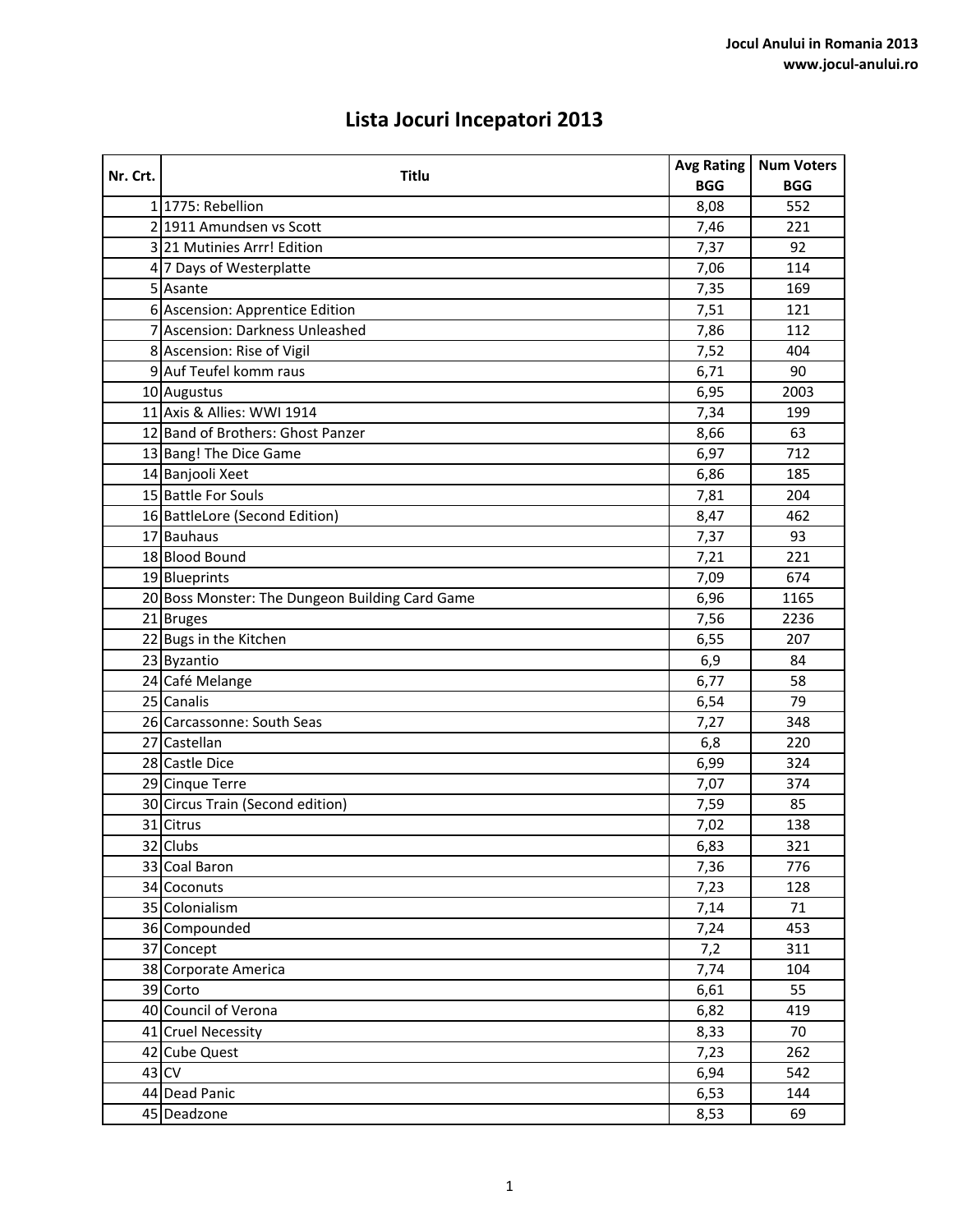| 46 Dig Mars                                | 6,52           | 65   |
|--------------------------------------------|----------------|------|
| 47 Dread Curse                             | 6,94           | 154  |
| 48 DrunkQuest                              | 6,86           | 101  |
| 49 Dungeon Command: Blood of Gruumsh       | 7,76           | 223  |
| 50 Dungeon Heroes                          | $\overline{7}$ | 134  |
| 51 Dwarven Miner                           | 6,9            | 75   |
| 52 ebbes                                   | 7,04           | 128  |
| 53 Eight-Minute Empire                     | 6,98           | 1405 |
| 54 Eight-Minute Empire: Legends            | 7,52           | 379  |
| 55 Expedition: Famous Explorers            | 7,3            | 97   |
| 56 Field of Glory: The Card Game           | 6,82           | 128  |
| 57 Florenza: The Card Game                 | 7,25           | 88   |
| 58 Forbidden Desert                        | 7,57           | 2495 |
| 59 France '40                              | 8,15           | 87   |
| 60 Freedom: The Underground Railroad       | 7,87           | 430  |
| 61 Friese's Landlord                       | 6,72           | 103  |
| 62 Geistesblitz 5 vor 12                   | 7,04           | 79   |
| 63 Glastonbury                             | 6,97           | 89   |
| 64 Gravwell: Escape from the 9th Dimension | 7,22           | 292  |
| 65 Guerra De Mitos                         | 8,78           | 67   |
| 66 Guildhall: Job Faire                    | 7,41           | 322  |
| 67 Guilds of Cadwallon                     | 6,77           | 359  |
| 68 Gunrunners                              | 6,75           | 60   |
| 69 Händler der Karibik                     | 6,88           | 152  |
| 70 Hordes: High Command                    | 7,07           | 91   |
| 71 Huida de Silver City                    | 7,4            | 159  |
| 72 Infamy                                  | 7,28           | 133  |
| 73 Infection: Humanity's Last Gasp         | 7,66           | 108  |
| 74 Iron and Oak                            | 7,3            | 67   |
| 75 Jungle Ascent                           | 6,93           | 131  |
| 76 Jungle Speed Safari                     | 6,52           | 50   |
| 77 Karesansui                              | 6,72           | 75   |
| 78 Kashgar: Händler der Seidenstraße       | 7,07           | 152  |
| 79 King & Assassins                        | 7,33           | 139  |
| 80 Koryŏ                                   | 7,18           | 360  |
| 81 La Boca                                 | 7,17           | 563  |
| 82 Ladies & Gentlemen                      | 6,66           | 287  |
| 83 Le Fantôme de l'Opéra                   | 7,46           | 175  |
| 84 Legacy: The Testament of Duke de Crecy  | 7,52           | 881  |
| 85 Letnisko                                | 6,95           | 124  |
| 86 Lost Legacy                             | 6,62           | 218  |
| 87 Lost Legends                            | 6,63           | 383  |
| 88 Luchador! Mexican Wrestling Dice        | 6,7            | 141  |
| 89 Mascarade                               | 6,96           | 1605 |
| 90 Mayday!Mayday!                          | 6,88           | 93   |
| 91 Metallum                                | 7,48           | 68   |
| 92 Monolith: The Strategy Game             | 6,85           | 107  |
| 93 Mount Everest                           | 7,02           | 96   |
| 94 Munchkin Legends                        | 7,47           | 81   |
| 95 Mush! Mush!: Snow Tails 2               | 7,02           | 160  |
| 96 Northern Pacific                        | 6,51           | 59   |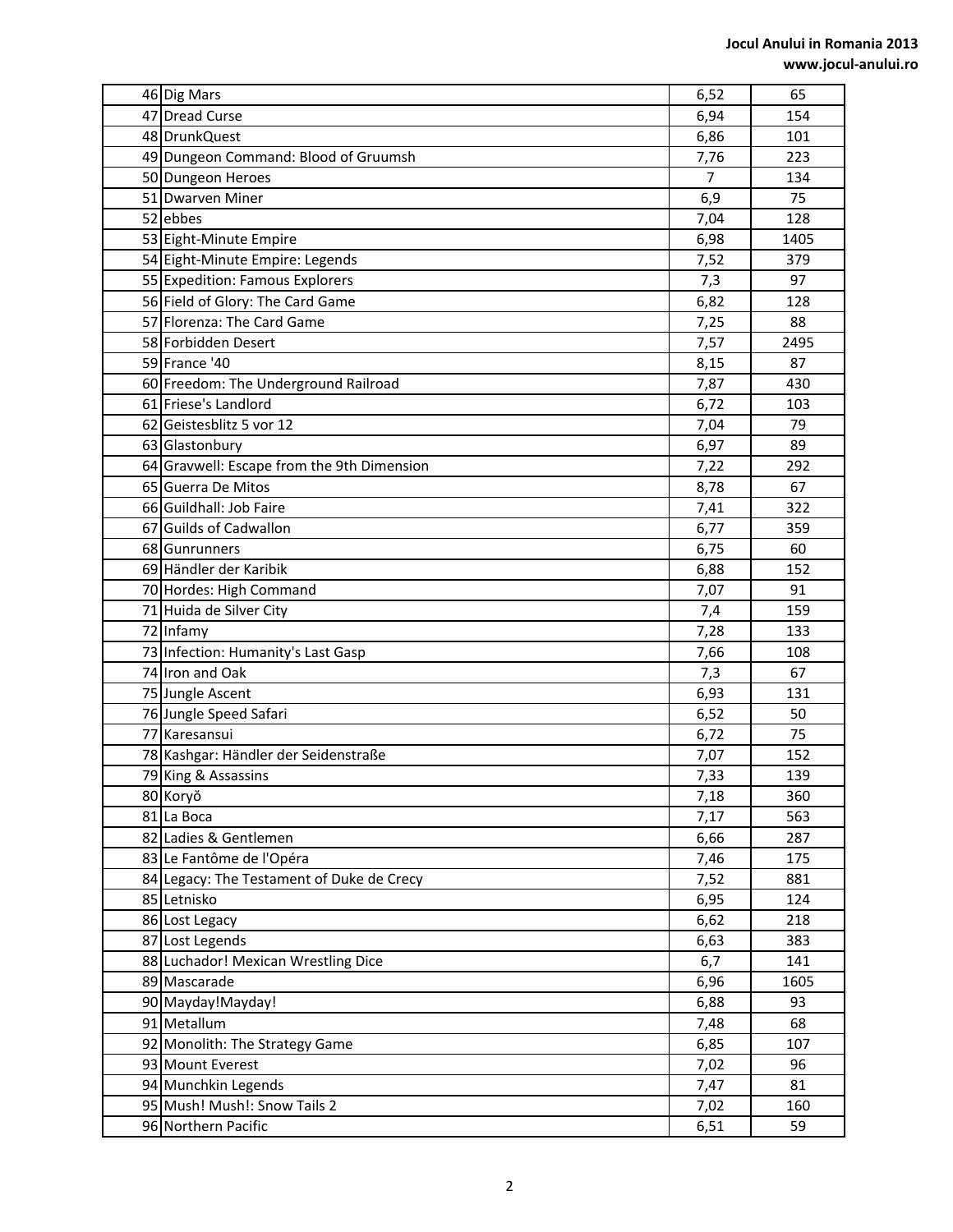| 97 Nosferatu                                                             | 6,66 | 137  |
|--------------------------------------------------------------------------|------|------|
| 98 Origin                                                                | 7,15 | 164  |
| 99 Pathfinder Adventure Card Game: Rise of the Runelords - Base Set      | 7,98 | 3703 |
| 100 Pick-a-Polar Bear                                                    | 6,88 | 108  |
| 101 Piñata                                                               | 6,98 | 207  |
| 102 Pirates vs. Dinosaurs                                                | 6,6  | 126  |
| 103 Pixel Tactics 2                                                      | 7,72 | 158  |
| 104 Police Precinct                                                      | 7,09 | 572  |
| 105 Prosperity                                                           | 6,87 | 343  |
| 106 Quantum                                                              | 7,43 | 513  |
| 107 Quarantine                                                           | 6,57 | 478  |
| 108 Race to Adventure: The Spirit of the Century Exploration Game        | 6,75 | 133  |
| 109 Rampage                                                              | 7,23 | 1496 |
| 110 Rebel Raiders on the High Seas                                       | 7,43 | 74   |
| 111 Relic                                                                | 7,19 | 868  |
| 112 Relic Runners                                                        | 6,85 | 633  |
| 113 Rialto                                                               | 7,15 | 1414 |
| 114 Rise of the Zombies!                                                 | 6,76 | 77   |
| 115 Rivet Wars                                                           | 7,97 | 109  |
| 116 Robot Turtles                                                        | 7,09 | 73   |
| 117 Romans Go Home!                                                      | 7,1  | 59   |
| 118 Room 25                                                              | 6,96 | 1069 |
| 119 Sail to India                                                        | 7,18 | 134  |
| 120 Sails of Glory                                                       | 7,97 | 151  |
| 121 Salmon Run                                                           | 6,89 | 318  |
| 122 Sanssouci                                                            | 6,68 | 118  |
| 123 Shadows over the Empire                                              | 6,6  | 253  |
| 124 SOS Titanic                                                          | 6,96 | 422  |
| 125 Space Cadets: Dice Duel                                              | 7,3  | 766  |
| 126 Star Realms                                                          | 8,11 | 195  |
| 127 Star Trek: Attack Wing                                               | 8,2  | 569  |
| 128 Steam Noir: Revolution                                               | 7,25 | 106  |
| 129 Steam Park                                                           | 7,32 | 775  |
| 130 Stone & Relic                                                        | 6,67 | 72   |
| 131 Super Fantasy: Ugly Snouts Assault                                   | 7,61 | 122  |
| 132 Sushi Go!                                                            | 7,15 | 620  |
| 133 Tajemnicze Domostwo                                                  | 7,18 | 83   |
| 134 Tales & Games: The Three Little Pigs                                 | 6,74 | 363  |
| 135 Tash-Kalar: Arena of Legends                                         | 7,3  | 940  |
| 136 Tessen                                                               | 7,42 | 57   |
| 137 The Agents                                                           | 6,89 | 521  |
| 138 The Builders: Middle Ages                                            | 6,94 | 172  |
| 139 The Duke                                                             | 7,84 | 512  |
| 140 The Great Heartland Hauling Co.                                      | 7,03 | 560  |
| 141 The Hobbit: An Unexpected Journey                                    | 6,51 | 89   |
| 142 The Hunters: German U-Boats at War, 1939-43                          | 8,08 | 282  |
| 143 The Little Prince: Make Me a Planet                                  | 7,01 | 775  |
| 144 The Lord of the Rings: The Fellowship of the Ring Deck-Building Game | 7,14 | 451  |
| 145 The Lord of the Rings: The Two Towers Deck-Building Game             | 7,45 | 127  |
| 146 The New Science                                                      | 6,73 | 320  |
| 147 The Red Dragon Inn 4                                                 | 7,84 | 66   |
|                                                                          |      |      |